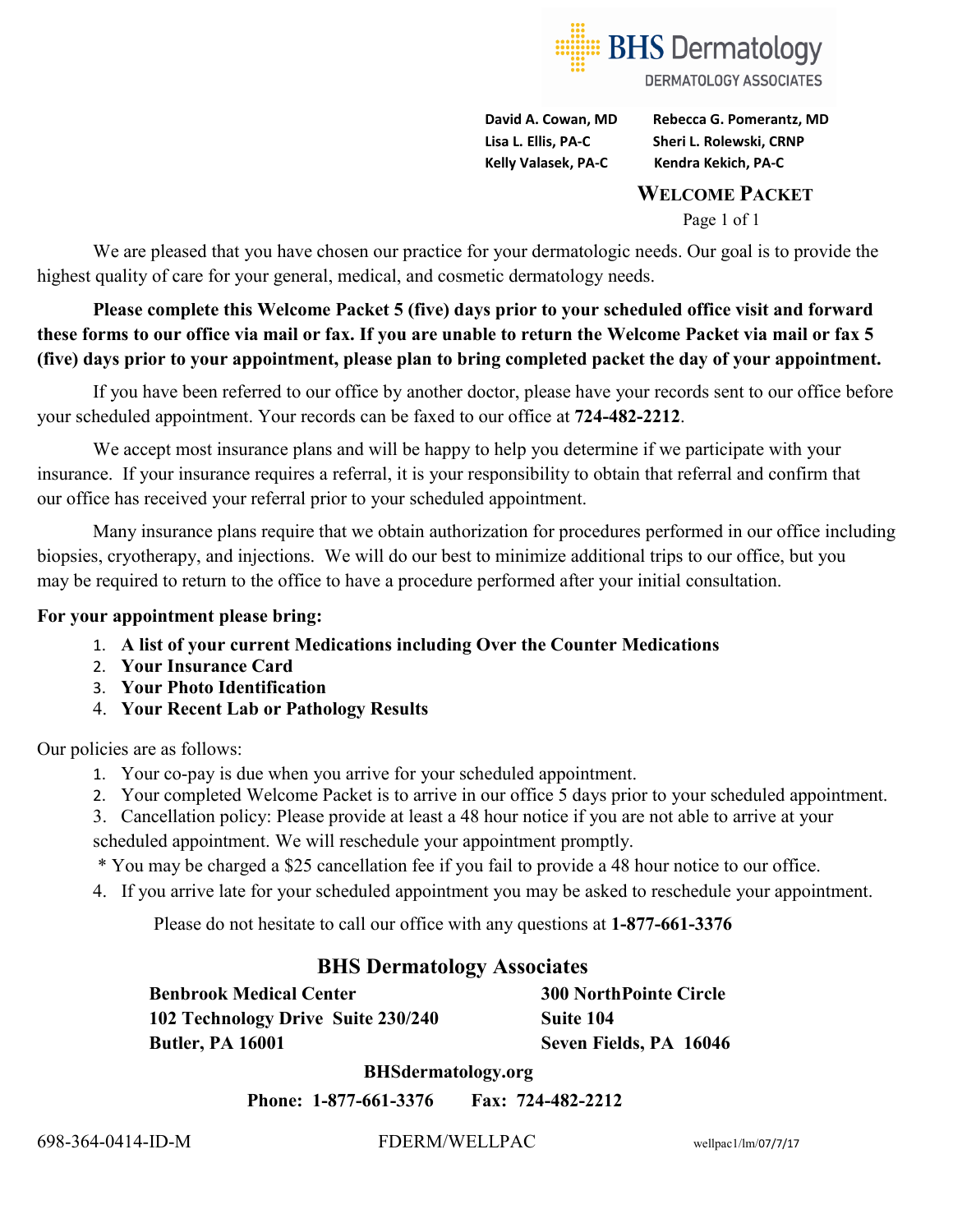|                                                                                                                                                                                                                                                                                                                                                                                                                                                                                                                                                              |                                                                                                                                                                      | <b>BHS</b> Dermatology<br><b>DERMATOLOGY ASSOCIATES</b>                                                                                                                                                                                                                                                            |
|--------------------------------------------------------------------------------------------------------------------------------------------------------------------------------------------------------------------------------------------------------------------------------------------------------------------------------------------------------------------------------------------------------------------------------------------------------------------------------------------------------------------------------------------------------------|----------------------------------------------------------------------------------------------------------------------------------------------------------------------|--------------------------------------------------------------------------------------------------------------------------------------------------------------------------------------------------------------------------------------------------------------------------------------------------------------------|
|                                                                                                                                                                                                                                                                                                                                                                                                                                                                                                                                                              | David A. Cowan, MD<br>Lisa L. Ellis, PA-C<br>Kelly Valasek, PA-C                                                                                                     | Rebecca G. Pomerantz, MD<br>Sheri L. Rolewski, CRNP<br>Kendra Kekich, PA-C                                                                                                                                                                                                                                         |
|                                                                                                                                                                                                                                                                                                                                                                                                                                                                                                                                                              |                                                                                                                                                                      | <b>HEALTH HISTORY</b> Page 1 of 2                                                                                                                                                                                                                                                                                  |
| <b>Patient Name:</b>                                                                                                                                                                                                                                                                                                                                                                                                                                                                                                                                         |                                                                                                                                                                      | Date of Birth: Today's Date:                                                                                                                                                                                                                                                                                       |
|                                                                                                                                                                                                                                                                                                                                                                                                                                                                                                                                                              |                                                                                                                                                                      |                                                                                                                                                                                                                                                                                                                    |
|                                                                                                                                                                                                                                                                                                                                                                                                                                                                                                                                                              |                                                                                                                                                                      |                                                                                                                                                                                                                                                                                                                    |
|                                                                                                                                                                                                                                                                                                                                                                                                                                                                                                                                                              |                                                                                                                                                                      |                                                                                                                                                                                                                                                                                                                    |
|                                                                                                                                                                                                                                                                                                                                                                                                                                                                                                                                                              |                                                                                                                                                                      |                                                                                                                                                                                                                                                                                                                    |
| <b>MEDICAL HISTORY:</b> Please check all that apply – Past or Present                                                                                                                                                                                                                                                                                                                                                                                                                                                                                        |                                                                                                                                                                      |                                                                                                                                                                                                                                                                                                                    |
| SKIN CANCER: None Malignant Melanoma DBasal Cell Carcinoma DSquamous Cell Carcinoma                                                                                                                                                                                                                                                                                                                                                                                                                                                                          |                                                                                                                                                                      |                                                                                                                                                                                                                                                                                                                    |
|                                                                                                                                                                                                                                                                                                                                                                                                                                                                                                                                                              |                                                                                                                                                                      |                                                                                                                                                                                                                                                                                                                    |
| If Skin Cancer: When treated and at what Facility:                                                                                                                                                                                                                                                                                                                                                                                                                                                                                                           |                                                                                                                                                                      |                                                                                                                                                                                                                                                                                                                    |
| Arthritis<br>Acne<br><b>Blood Clots</b><br>Bleeding, Excessive<br><b>Diabetes</b><br>Eczema<br><b>Heart Problems</b><br><b>Hepatitis</b><br><b>High Blood Pressure</b><br>HIV/AIDS<br><b>Liver Disease</b><br>Loss of Skin Pigment<br>Pacemaker<br>Mitral Valve Prolapse<br>Scarring/Keloids<br>Sexually Transmitted Disease<br>Tuberculosis<br>Ulcers, Skin<br>Warts<br>* Females:<br>$\Box$ Currently pregnant<br>$\square$ Possibly pregnant<br>Date of last menstrual period: _________________<br>SURGICAL HISTORY: Type of Surgery and Date of Surgery | Asthma<br><b>Bruising Easily</b><br>Hay Fever<br>Herpes Simplex (cold sores)<br>Infections (chronic)<br>Lung Disease<br>Psoriasis<br>Stroke<br><b>Varicose Veins</b> | Colon/Intestinal Disorder<br>Headaches (chronic)<br>Herpes Zoster (Shingles)<br><b>Kidney Disease</b><br>Lupus<br><b>Rheumatic Fever</b><br><b>Thyroid Disease</b><br>Vitiligo<br>□ Wound healing difficulty □ OTHER (Please list): ______________________________<br>$\Box$ Breast Feeding<br>$\Box$ Hysterectomy |
|                                                                                                                                                                                                                                                                                                                                                                                                                                                                                                                                                              |                                                                                                                                                                      |                                                                                                                                                                                                                                                                                                                    |
| CURRENT MEDICATIONS: LIST MEDICATIONS BELOW AND PLEASE ALSO BRING MEDICATION LIST TO YOUR APPOINTMENT<br>INCLUDE-Name of Medication-Strength (ie: 20mg-40 etc.) - Dose (Tablet-Capsule etc.) Frequency (1 a day etc)<br>DO YOU REQUIRE PRE-MEDICATION PRIOR TO SURGERY? $\Box$ No<br>* Do you take Antibiotics prior to Dental Procedures, Surgeries or do you have a Heart Valve or Artificial Joint<br>(Describe)                                                                                                                                          | $\Box$ Yes                                                                                                                                                           | 6.                                                                                                                                                                                                                                                                                                                 |
| 698-370-0414-ID-M                                                                                                                                                                                                                                                                                                                                                                                                                                                                                                                                            | <b>FDERM/HEALTHHIS</b>                                                                                                                                               | healthis4/lm/7/7/17                                                                                                                                                                                                                                                                                                |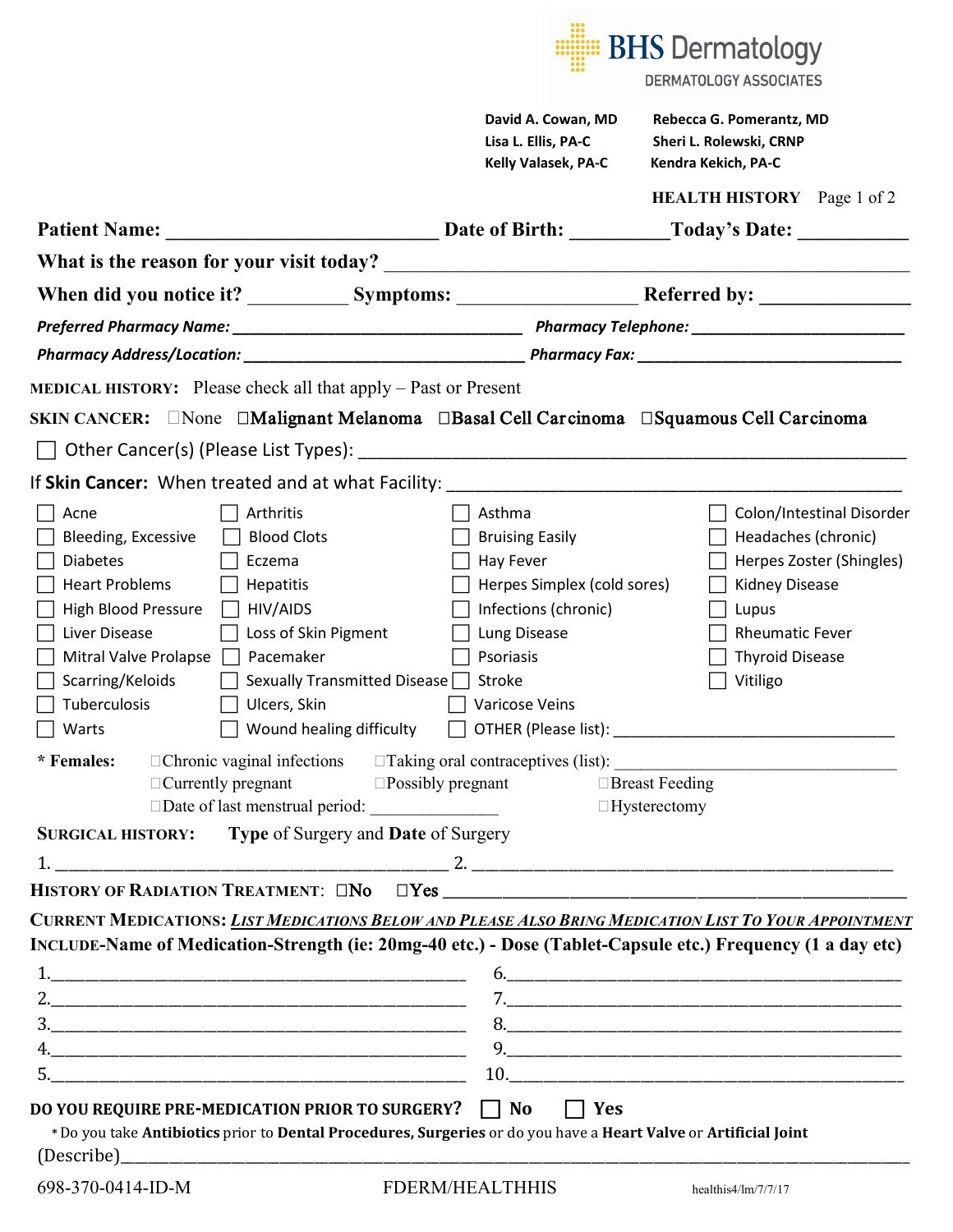

*PATIENT CONSENT FOR MEDICAL PHOTOGRAPHY and USE OF MEDICAL PHOTOGRAPHY*

*\_\_ I hereby authorize BHS Dermatology Associates Staff to utilize medical photography in my care and consent to have photographs taken of the area(s) of the skin/body being examined and treated. Medical photography may include still photography as well as video photography, or other images. I understand that the photographs will only be used to aid in diagnosis and treatment plans, health care administration, and other uses specifically allowed by law. These photos will be kept on file in my medical record and I will have access to these photos upon written request. Images taken before, during, and after medical and surgical procedures may be included as part of my medical record. I understand that these photographs will not be printed, published, or otherwise circulated without further consent.*

*\_\_ I do not authorize photographs to be taken during my visit*

*\_\_ I hereby authorize BHS Dermatology Associates Staff to use the photographs within my medical record for purposes of medical education and teaching, for publication in medical textbooks and journals, and for marketing and advertising in print or on the BHS Dermatology Website. These photographs will not be sold at any time to a third party. My name will not be identified and every effort*  will be made to limit the ability of others to identify me in pictures. By giving consent to Dr. David A. Cowan and all representatives and *staff of BHS Dermatology to use my medical photographs, I understand that I will not receive payment from any party at any time. I hereby release and discharge Dr. David A. Cowan, BHS Dermatology Associates, and their employees, trustees and offices from any claims, demands, or legal actions for use of these images from my medical record.*

*\_\_ I do not authorize the use of my photographs from my medical record for purposes of medical education and teaching*

| OR                |                 |                               |
|-------------------|-----------------|-------------------------------|
|                   |                 | Date/Time:                    |
|                   |                 |                               |
| 698-370-0414-ID-M | FDERM/HEALTHHIS | healthis $5/\text{Im}/7/7/17$ |